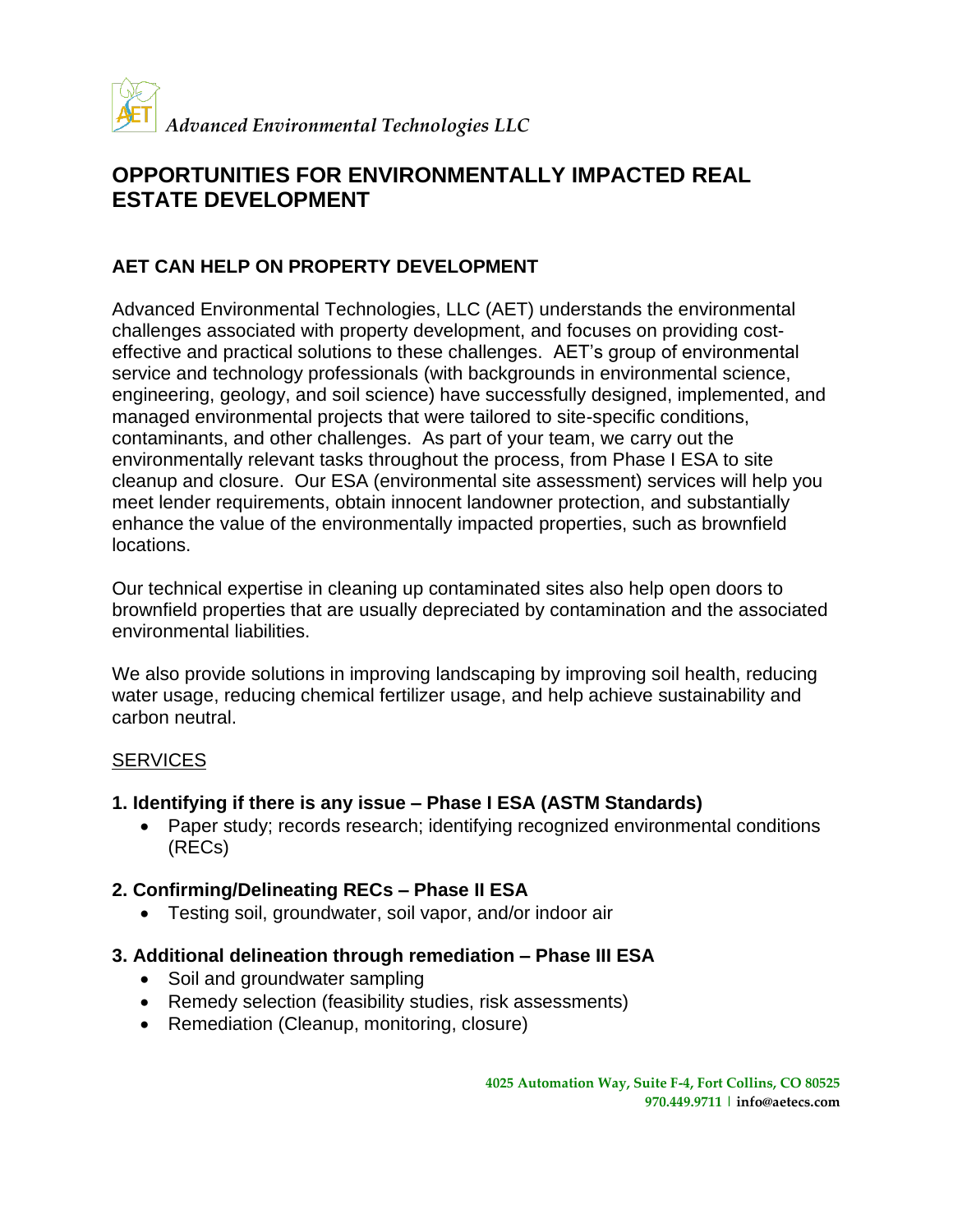*Advanced Environmental Technologies LLC* COMMON CONTAMINANTS TREATED

- Asbestos
- Petroleum hydrocarbons
	- o Light Non-aqueous Phase Liquid (LNAPL)
	- o Gasoline and diesel range organics
	- o Benzene, toluene, ethyl benzene, and xylenes (BTEX)
	- o Polyaromatic Hydrocarbons (PAHs)
	- o MTBE
- Dry Cleaning Solvents
	- o Dense Non-aqueous Phase Liquid (DNAPL)
	- o Dry cleaning solvents such as perchloroethylene (PCE), trichloroethene (TCE), dichloroethenes (DCEs), vinyl chloride (VC)

#### CONVENTIONAL REMEDIATION TECHNOLOGIES

- Dig and haul
- Bioremediation
- Chemical oxidation
- Chemical reduction
- AS/SVE

## AET'S PATENTED TECHNOLOGIES

#### **1. E-Redox®**

E-Redox<sup>®</sup> is AET's flagship technology for clean-up of contaminated soil and groundwater and eliminate environmental liabilities. E-Redox® builds uniquely on manipulations of electron transfer to facilitate and expedite oxidative and reductive reactions, which are the two main pathways for remediation of environmental contaminants. Thanks to this mechanism, E-Redox® is not limited by and is favorable in treating tight matrix formations such as clay, silts, and bedrock fractures. Those tight formations widely exist, and they significantly challenge the applications of other technologies, which usually rely on injecting substances such as chemicals. The unique feature of E-Redox® overcomes this problem.

Dozens of full-scale field applications of E-Redox® during the past years have demonstrated the sustainability and cost-effectiveness of this technology in treating a number of recalcitrant contaminants in groundwater, soil, and sediments. There are two groups and respective configurations of E-Redox® technologies:

**4025 Automation Way, Suite F-4, Fort Collins, CO 80525 970.449.9711 | info@aetecs.com E-Redox (I)** is for reductive applications (e.g., de-chlorination of dry cleaning solvents such as PCE, TCE, perchlorate and reduction of hexavalent chromium). In addition to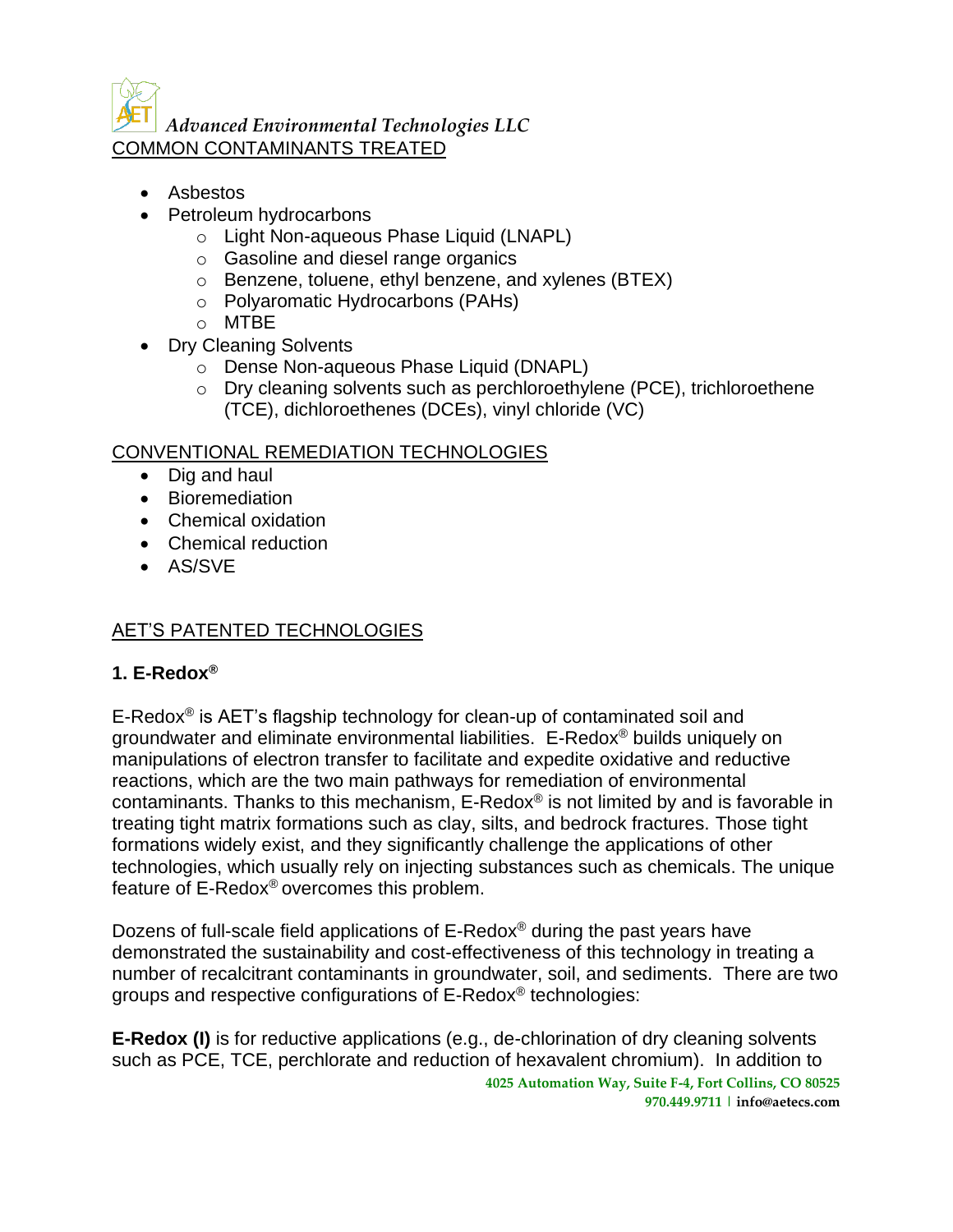

# *Advanced Environmental Technologies LLC*

the cost savings, the highlights of this technology include its lack of restrictions by clay, silts, and bedrock formations and its applicability to contaminants of extremely high concentrations, including free phase ones.

**E-Redox (O)** is for bio-oxidation applications (e.g., petroleum hydrocarbon biodegradation). The highlights of this technology include its sustainability (zero energy consumption) and lack of restrictions by tight formations such as clay and silts.

Example applications for E-Redox® include:

- Organic contaminants, such as chlorinated solvents, PAHs, petroleum hydrocarbons
- Inorganic contaminants, such as perchlorate, nitrate, and metals
- Desorption of PFAS and other contaminants from solid into liquid phase for enhanced mass removal and destruction
- Stand-alone technology for treating a variety of contaminants *in situ* and *ex situ* applications
- Integration with other remediation technologies to achieve significant synergistic performance
- Enhance longevity of electron donating compounds
- Restoration and enhancement of permeable reactive barriers (includes depassivation of ZVI)

Advantages of E-Redox®:

- Implementable in a wide range of matrices and is especially effective for low permeable contaminated zones such as clay, silts, and bedrock fractures
- E-Redox-I operation consumes minimum power (<50 W/unit) from household power outlets or solar panel sources
- E-Redox-O operation requires ZERO energy input
- Active treatment and virtual reactive barrier for sources and plumes
- Synergistic with other remediation technologies (e.g., carbon injection, electron donor injection, SVE, ISCR, ISCO, etc.)

# **2. Ginate®**

Ginate® (OMRI Listed) is an organic soil amendment produced by a microbial-digestion process developed by AET. It uses low grade coal and small fraction of biomass, converting them into value-added organic soil amendments through a series of physicochemical and biochemical-catalyzed reactions. Through this process, stable structures of coal are weakened and altered, resulting in portfolio of carbon-rich compounds of different molecular sizes that are amenable to soil microorganisms (primarily bacteria and fungi) as well as plant roots and rhizosphere, establishing a healthy microbial/plant ecology in the rhizosphere environment.